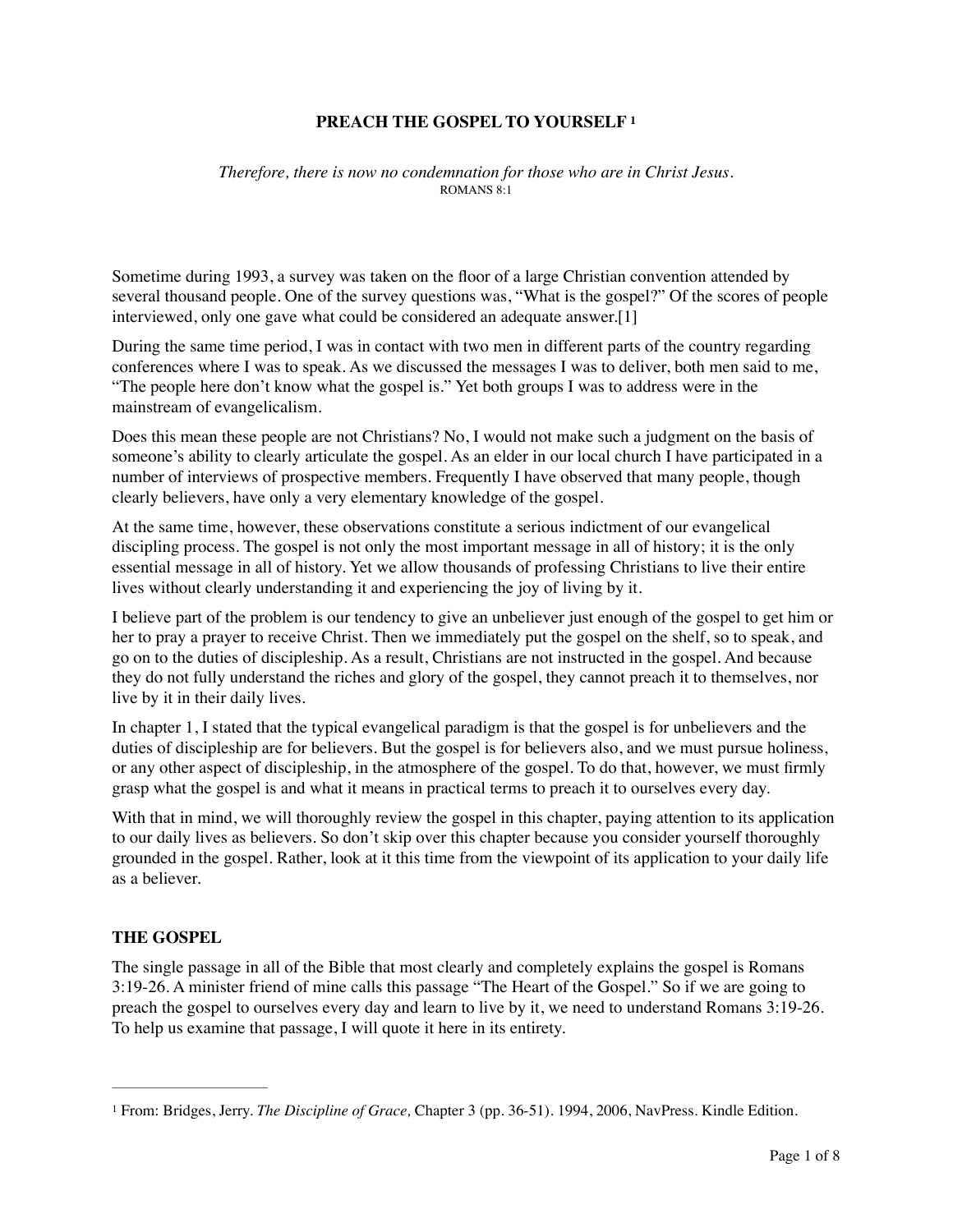Now we know that whatever the law says, it says to those who are under the law, so that every mouth may be silenced and the whole world held accountable to God. Therefore no one will be declared righteous in his sight by observing the law; rather, through the law we become conscious of sin. But now a righteousness from God, apart from law, has been made known, to which the Law and the Prophets testify. This righteousness from God comes through faith in Jesus Christ to all who believe. There is no difference, for all have sinned and fall short of the glory of God, and are justified freely by his grace through the redemption that came by Christ Jesus. God presented him as a sacrifice of atonement, through faith in his blood. He did this to demonstrate his justice, because in his forbearance he had left the sins committed beforehand unpunished—he did it to demonstrate his justice at the present time, so as to be just and the one who justifies those who have faith in Jesus.

As we look over this statement of the gospel, we can see seven truths that we need to clearly understand.

# *No One Is Declared Righteous before God by Observing the Law (Verses 19-21)*

The word righteous means exact and perfect conformity to the law of God. When I use the term the law of God here, I am not referring specifically to the law given to the nation of Israel through Moses. Rather, I am using the term in a more general sense to refer to the transcript of God's nature and the rule of obedience that He requires of all human beings. It includes all of the ethical commands scattered throughout the Bible.

The standard of obedience required by the law is absolute perfection, for James 2:10 tells us, "For whoever keeps the whole law and yet stumbles at just one point is guilty of breaking all of it." The apostle Paul said essentially the same thing when he wrote, "All who rely on observing the law are under a curse, for it is written: 'Cursed is everyone who does not continue to do everything written in the Book of the Law'" (Galatians 3:10).

Only perfect obedience is acceptable to God. Years ago, Ivory soap had a slogan, "Ninety-nine-and-fortyfour-one-hundredths-percent pure." Apparently, that is quite an accomplishment for soap, but that is not good enough for God. Only 100 percent is acceptable. Yet the average person walking around today, if he or she has thought about it at all, is confident God will accept him or her because he or she is generally a decent sort of person.

As Christians, we know better. We readily acknowledge that we can never through our own obedience attain a righteousness that is sufficient for salvation. But then as believers we act as if we can live lives acceptable to God. Think of the good-day–bad-day scenarios I described in chapter 1. More than 80 percent of the people I've questioned in a group setting indicate they would be more confident of God's blessing when they've had a "good" day. None of them, however, would claim 100 percent obedience. Not one of them would want to stake his or her hope for eternal life on his or her performance on the very best day. Yet, in our everyday relationship with God, most of us are no different in our thinking than the unbelievers who think they will go to heaven because they've been good enough. To live by grace, we must rid ourselves of such thinking.

# *There Is a Righteousness from God That Is apart from Law (Verse 21)*

Because we cannot attain a sufficient righteousness on our own, God has provided it for us. This righteousness from God is none other than the perfect righteousness of Jesus Christ who, through His sinless life and His death in obedience to the Father's will, perfectly fulfilled the law of God. That is, the righteousness that is a gift from God is a real righteousness, worked out in a real world, by a real person, the Lord Jesus Christ. It is nothing less than perfect conformity to the law of God over a period of thirtythree years by the Son of God, who became a human being and lived a life of perfect obedience.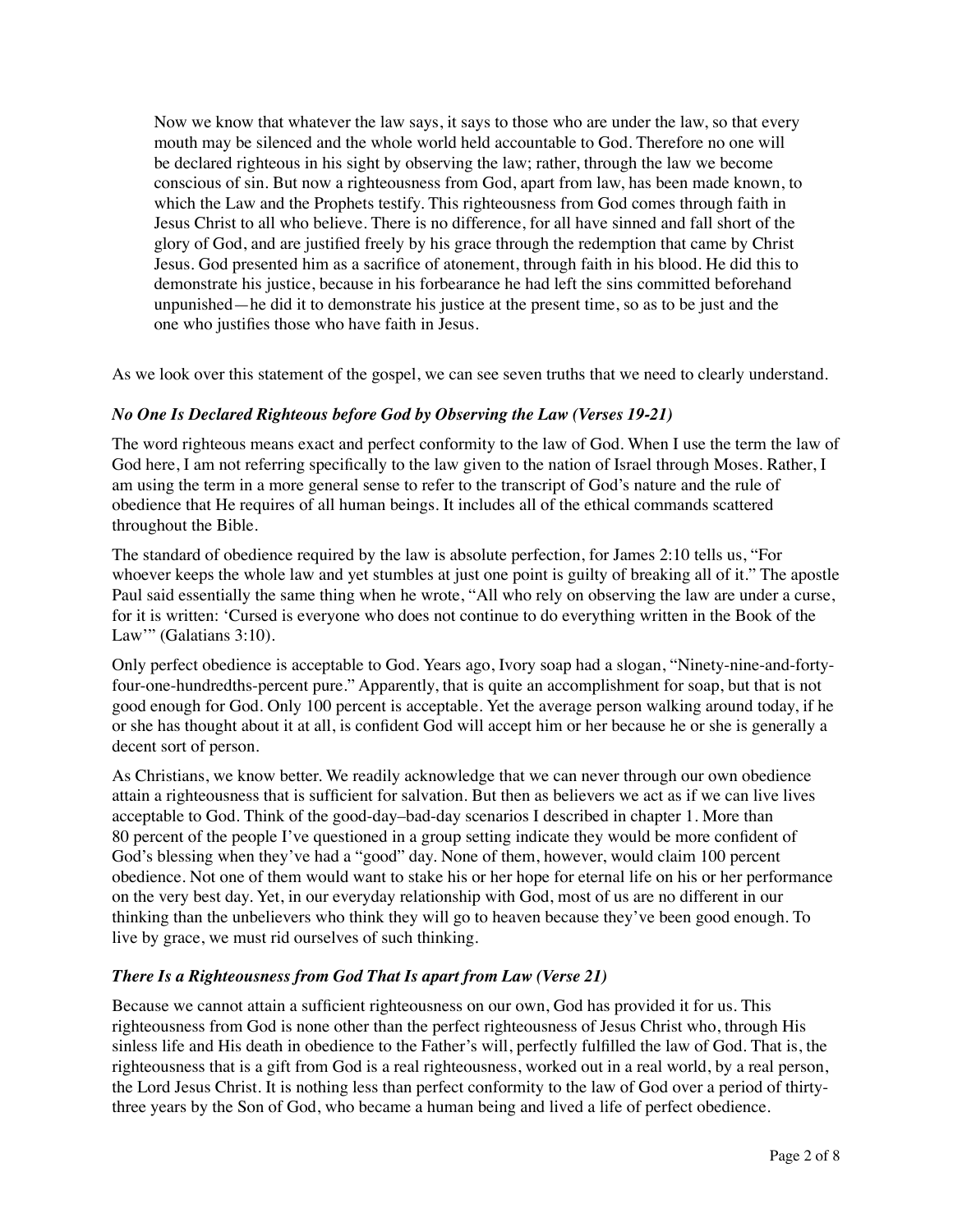The righteousness of Jesus Christ is as much a historical reality as is the fact of sin, and in the book of Romans they are set in contrast to one another; that is, Adam's sin against Christ's righteousness (see Romans 5:12-19). Nineteenth-century Scottish theologian George Smeaton wrote, "[The apostle Paul] exhibits the two great counterparts of sin and righteousness as equal realities—the one as the world's ruin, the other as its restoration. The one is a completed fact as well as the other. They are the only two great events or facts in the world's history, and they confront each other."[2]

It is important to realize that our Lord Jesus Christ perfectly fulfilled the law of God, both in its requirements and its penalty. He did what Adam failed to do—render perfect obedience to the law of God. Then by His death He completely paid the penalty of a broken law. So, from the standpoint of obedience to the law and of paying the penalty for breaking the law, He perfectly fulfilled the law of God.

Therefore, when God justifies us, or declares us righteous, He does not create some sort of legal fiction, calling something righteous that is not. Rather, He declares us righteous on the basis of the real, accomplished righteousness of Jesus Christ, which is imputed or credited to us through faith.

Another Scotsman, Robert Haldane (1764–1842), author of a masterful commentary on Romans, wrote these words about the righteousness of Christ: "To that righteousness is the eye of the believer ever to be directed; on that righteousness must he rest; on that righteousness must he live; on that righteousness must he die; in that righteousness must he appear before the judgment-seat; in that righteousness must he stand for ever in the presence of a righteous God."[3]

The righteousness of Jesus Christ is imputed or credited to us forever. From the day we trust in Christ as our Savior, on throughout eternity, we stand before God clothed in the righteousness of Jesus Christ. Isaiah the prophet spoke of this righteousness when he wrote,

I delight greatly in the LORD; my soul rejoices in my God. For he has clothed me with garments of salvation and arrayed me in a robe of righteousness, as a bridegroom adorns his head like a priest, and as a bride adorns herself with her jewels. ISAIAH 61:10

This standing in Christ's righteousness is never affected to any degree by our good-day or bad-day performance. Unless we learn to live daily by faith in (that is, by reliance on) His righteousness, however, our perception of our standing before God will vary depending on our good or bad performance.

# *The Righteousness from God Is Received through Faith in Jesus Christ (Verse 22)*

Faith is the hand by which the righteousness of Christ is received. Faith itself has no merit; in fact, by its nature it is self-emptying. It involves our complete renunciation of any confidence in our own righteousness and a relying entirely on the perfect righteousness and death of Jesus Christ.

This twofold aspect of faith—renunciation and reliance—is vividly demonstrated in the evangelism training offered by Evangelism Explosion. The person presenting the gospel to an unbeliever is instructed to denote the chair on which he or she is sitting as representing reliance on one's own goodness for salvation. An adjacent, empty chair is designated to represent reliance on Jesus Christ. The presenter of the gospel then moves from the chair representing one's goodness to the chair representing faith in Jesus Christ while pointing out that it is impossible to sit on both chairs at once. The point is then made that, in order to trust in Christ for one's salvation, one must completely abandon any trust in one's own goodness or merit. Faith in Christ and a reliance on ourselves, even to the smallest degree, are mutually exclusive.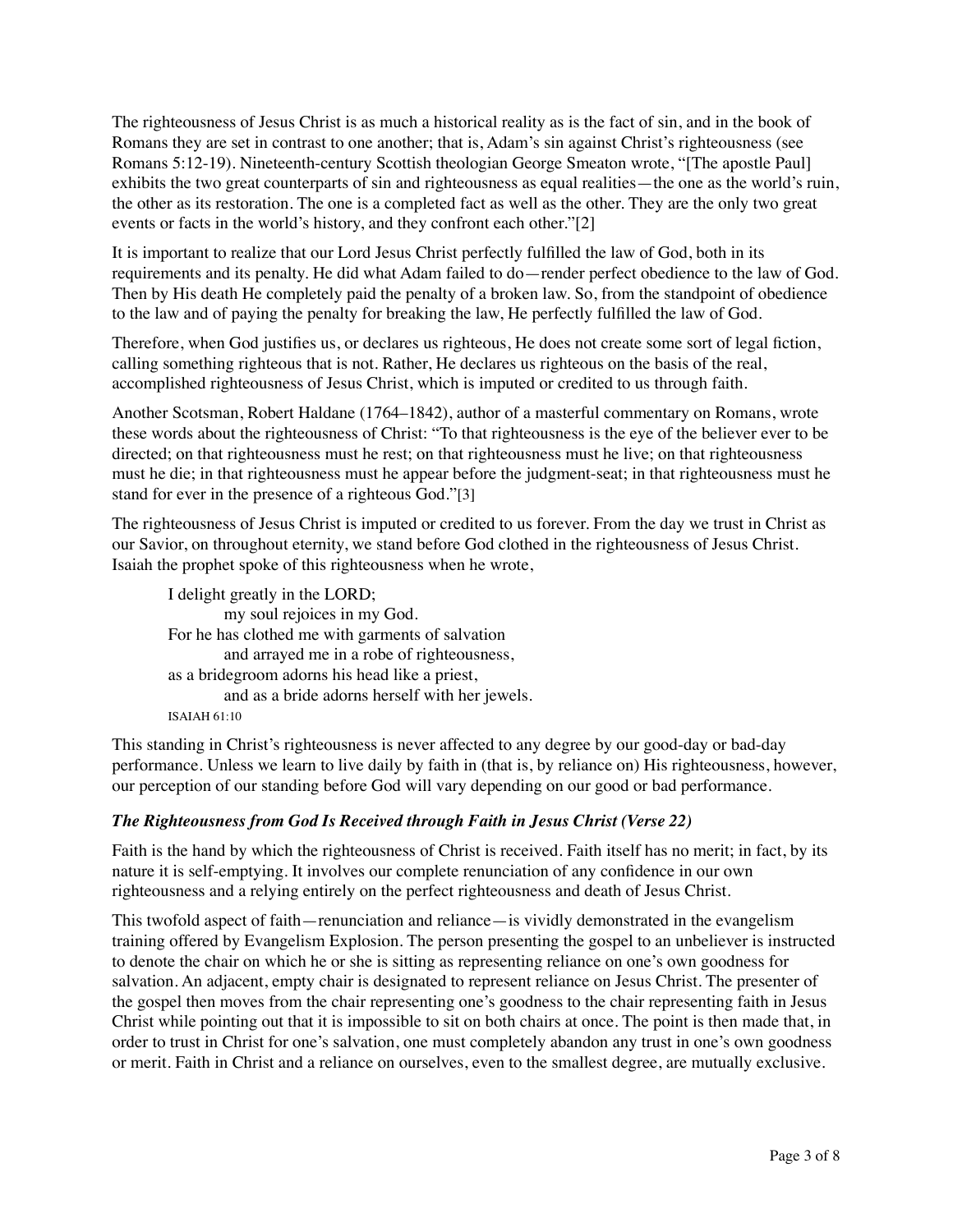The word faith is a noun and has no verbal form in English. Instead the word believe is used, as in Acts 16:31: "Believe in the Lord Jesus, and you will be saved." What does it mean to believe in Jesus, that is, what is it we are to believe? We are to believe that as the Son of God, clothed in our humanity, He lived a perfect life and then died on the cross for our sins. This message is called the gospel, that is, the good news about Jesus Christ.

Jesus Himself is always to be the object of our faith. We sometimes say we are saved by faith alone, meaning apart from any works. That expression, however, can be somewhat misleading, as though faith itself has some virtue that God respects. It is more accurate to say we are saved by God's grace through faith. Faith, again, is merely the hand that receives the gift of God, and God through His Spirit even opens our hand to receive the gift. This doctrine of trusting in Jesus Christ alone for one's salvation is a basic truth of the gospel. Without acceptance of it there is no salvation. All believers, by definition, accept that fact. But it is important to realize that we were not only saved by faith at a particular point in time, but we are to live by faith in Christ every day of our lives. This means that, as with Evangelism Explosion's illustration with the two chairs, I must continue to renounce any confidence in my own goodness and place my confidence solely in Christ every day of my life, not only for my eternal salvation, but for my daily acceptance before a holy God.

The apostle Paul wrote, "The life I live in the body, I live by faith in the Son of God, who loved me and gave himself for me" (Galatians 2:20). The context of Galatians 2:20 is justification—being declared righteous on the basis of the righteousness of Christ. So when Paul wrote that he lived by faith in the Son of God, he was not in that passage referring to a dependence on Christ for spiritual strength (as is the case in Philippians 4:13), but to a dependence on Him for his righteous standing before God on a day-to-day basis.

# *This Righteousness Is Available to Everyone on the Same Basis, Because All Have Sinned and Fall Short of the Glory of God (Verses 22-23)*

God's plan of salvation treats all people equally, because all are sinners. This is not to say that God notices no distinction in the seriousness and aggravation of different sins. But as we saw in the previous chapter, any sin, however small and insignificant it may seem to us, is a violation of God's holy law and subjects us to the penalty of death.

One person may be a relatively decent sinner and another may be a flagrant sinner, but both are sinners, and God's law admits no degree of failure. If sixty is the passing grade on a college exam, it does not matter if you scored forty and I scored only twenty. We both failed to get a passing grade. There is no point in your boasting that your failing grade is superior to mine. The only thing that matters is that we both failed the exam.

The first purpose of God's method of salvation through Christ's death is to deliver us from guilt, and though all people are not equally guilty, all are guilty. So, as Paul said, "There is no difference." Or, as a more contemporary expression says it, "The ground is level at the foot of the cross."

This eliminates any room for comparison of ourselves with others who may appear more sinful—or at least less holy—than we are. So if we are to live by the gospel every day, all tendency to compare ourselves with other believers, not to mention unbelievers, must be put away. Rather, we must measure ourselves against God's perfect standard and daily confess that we have sinned and fallen short of the glory of God.

# *All Who Put Their Faith in Jesus Christ Are Justified Freely by God's Grace (Verse 24)*

To be justified is to be absolved from any charge of guilt and to be declared absolutely righteous. We are not only discharged from all liability to God's wrath because of our guilt; we are personally accepted by God because of Christ. Justification is like the two sides of a coin. On the one side, we are declared "not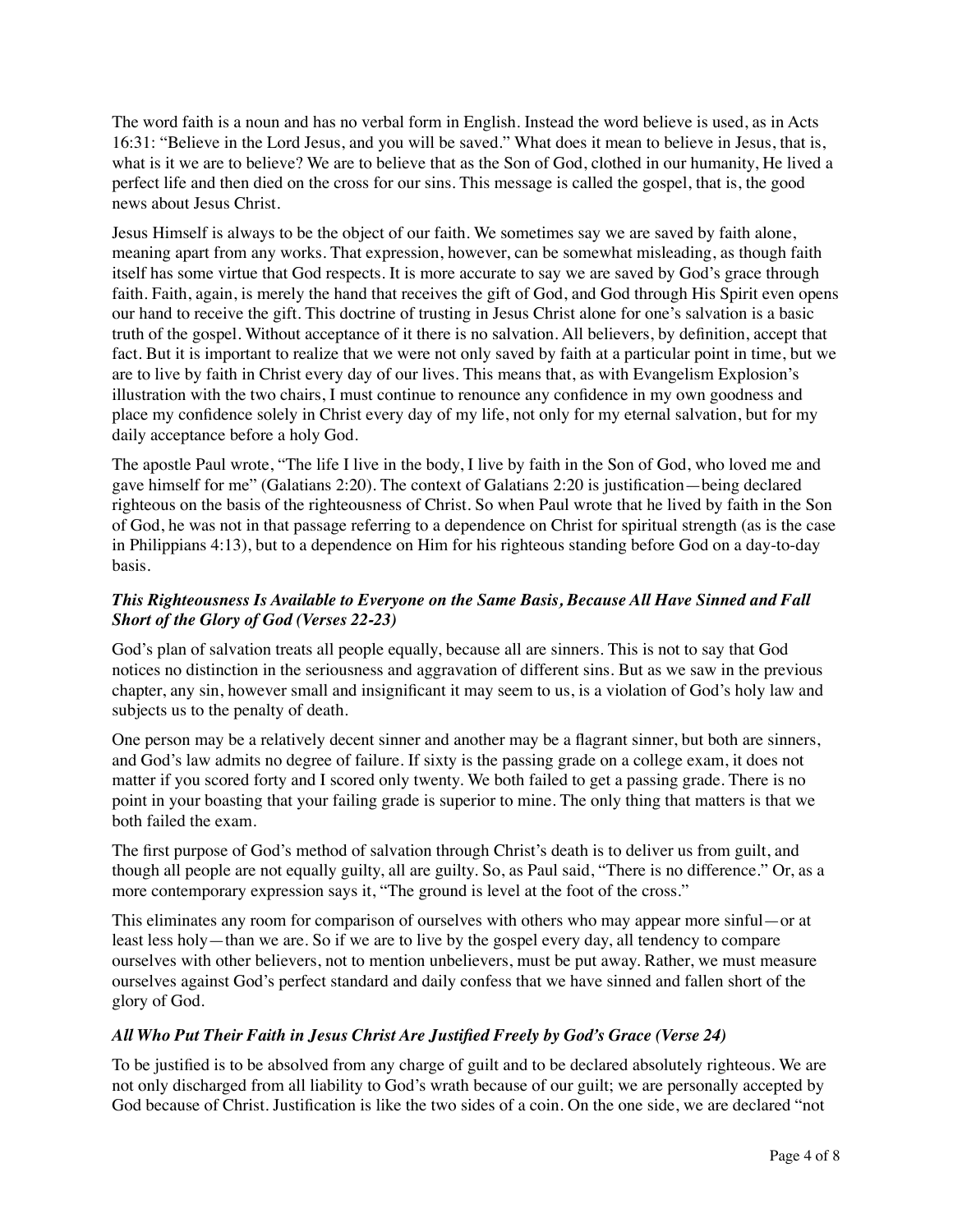guilty" before God, and on the other, we are positively declared to be righteous through Christ. That is, we are counted in God's sight as having perfectly obeyed the law of God.

We must keep in mind that our justification by God is based solely on the meritorious work of Christ and our union with Him.[4] That is, God sees us legally as so connected with Christ that what He did, we did. When He lived a life of perfect obedience, it is as if we had lived a life of perfect obedience. When He died on the cross to satisfy the just demands of God's Law, it is just as if we had died on that cross. Christ stood in our place as our representative, both in His sinless life and His sin-bearing death. This is what Paul referred to when he said, "I have been crucified with Christ" (Galatians 2:20).

To live by the gospel, then, means that we firmly grasp the fact that Christ's life and death are ours by virtue of our union with Him. What He did, we did. This is the only sense in which we can understand Paul's bold statements in Romans 8: "Therefore, there is now no condemnation for those who are in Christ Jesus" (verse 1); "If God is for us, who can be against us?" (verse 31); and "Who will bring any charge against those whom God has chosen? It is God who justifies" (verse 33).

These statements by Paul are objective truths; that is, they are true whether we grasp them or not. So often, however, we find it difficult to believe them. Because of our frequent failures before God, we do feel under condemnation, we do not feel God is for us but rather must surely be against us, we do think He is bringing charges against us. At such times, we must preach the gospel to ourselves. We must review what God has declared to be true about our justification in Christ.

Justification is a completed work as far as God is concerned. The penalty has been paid and His justice has been satisfied. But it must be received through faith and must be continually renewed in our souls and applied to our consciences every day through faith. There are two "courts" we must deal with: the court of God in heaven and the court of conscience in our souls. When we trust in Christ for salvation, God's court is forever satisfied. Never again will a charge of guilt be brought against us in heaven. Our consciences, however, are continually pronouncing us guilty. That is the function of conscience. Therefore, we must by faith bring the verdict of conscience into line with the verdict of heaven. We do this by agreeing with our conscience about our guilt, but then reminding it that our guilt has already been borne by Christ.

This justification is said to be given to us freely by His grace. The word freely signifies without payment of any kind. Justification cannot be purchased by the payment of good works. There is no exchange of value between the sinner and God. It is an absolutely gratuitous act on His part. This freeness of justification was foretold by the prophet Isaiah:

Come, all you who are thirsty, come to the waters; and you who have no money, come, buy and eat! Come, buy wine and milk without money and without cost. ISAIAH 55:1

Grace, as we have already observed, is the undeserved favor of God shown to those who deserve His wrath. Grace presupposes guilt on our part. By definition, it is sovereign grace; that is, God is under no obligation to grant to any of us such undeserved favor. (In fact, God did not grant such favor to the angels that sinned [2 Peter 2:4].) The decision to grant such favor to us originated solely within His own goodness.

# *This Justification Is "Through the Redemption That Came by Christ Jesus" (Verse 24)*

Charles Hodge, the famous professor of theology at Princeton Theological Seminary in the nineteenth century, said that redemption, as used in verse 24, means "deliverance effected by the payment of a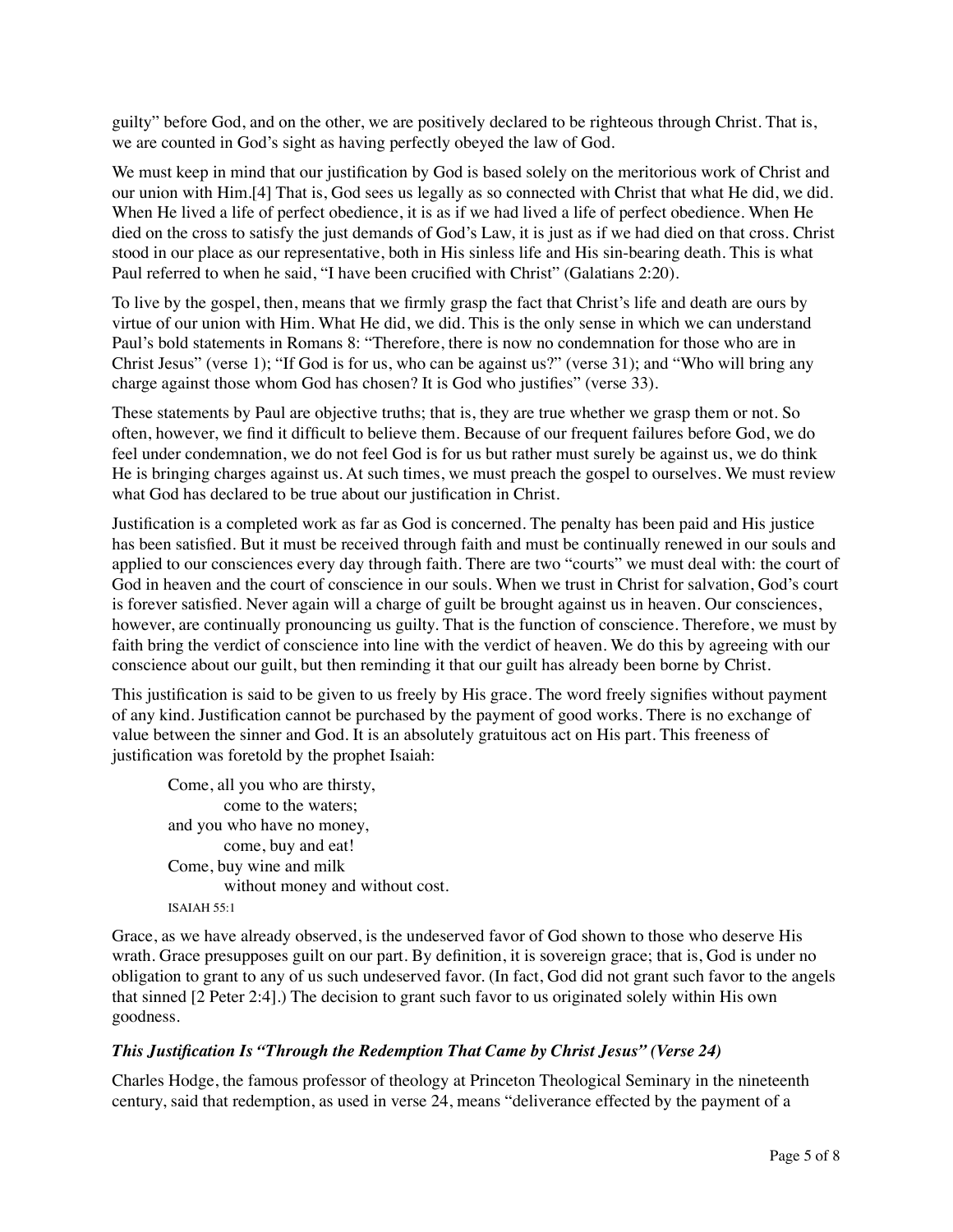ransom. . . .That from which we are redeemed is the wrath of God; the price of our redemption is the blood of Christ."[5] A few paragraphs earlier we saw that justification is a gratuitous act of God as far as we are concerned. But though it was totally free to us, it was in fact "purchased" by Christ with His blood. Christ paid the ransom that redeemed us from God's just and holy wrath.

At this point it will be helpful to distinguish between justification and a mere pardon. A pardon is excusing an offense without exacting a penalty. It may be granted gratuitously by a president or governor for no reason at all, and sometimes has been done at the expense of justice. For example, there was a great outcry when President Nixon was pardoned because many felt, rightly or wrongly, that justice had been violated by the granting of his pardon.

In God's plan of justification, however, justice is not violated by a gratuitous pardon of the convicted sinner. Rather, justice has been satisfied; the penalty has been fully paid by the Lord Jesus Christ. In a sense, to justify is to declare that the claims of justice have been fully met.

We need to dwell more on the work of Christ as it satisfied the demands of God's law. I once was given a book titled The Satisfaction of Christ. I opened it expecting it to be about finding satisfaction in my daily relationship with Christ. Instead, I discovered it to be about the death of Christ and how His death completely satisfied the justice of God. I had been a Christian for more than twelve years and had never before heard the expression "the satisfaction of Christ," let alone understood its significance.

The satisfaction of Christ is more than a mere theological expression. It is a concept we need to become acquainted with in our daily lives. When our consciences are smiting us because of our sin, it is important to reflect upon the fact that, though our sins are real and inexcusable, nevertheless God's justice has already been satisfied through the "satisfaction of Christ," that the penalty has been fully paid by Him.

# *"God Presented [Jesus] as a Sacrifice of Atonement, through Faith in His Blood" (Verse 25)*

A footnote in The New International Version helps us understand the meaning of "sacrifice of atonement" with an alternate reading of "as the one who would turn aside his [God's] wrath, taking away sin." The atonement, then, assumes the wrath of God against sin, and our consequent liability to His holy and just wrath. Paul affirmed this quite clearly in Romans 1:18 when he said, "The wrath of God is being revealed from heaven against all the godlessness and wickedness of men," and then in Ephesians 2:3 where he said, "We were by nature objects of wrath." By the wrath of God, we should not understand uncontrolled passion and hatred. Rather, as the late British pastor D. Martyn Lloyd-Jones wrote, the wrath of God means "His settled opposition to all that is evil, arising out of His very nature. . . His nature is such that He abhors evil, He hates evil. His holiness of necessity leads to that."[6]

Some Bible translations use the word propitiation where the New International Version says, "sacrifice of atonement." Though propitiation is seldom a part of our evangelical vocabulary today, it is a word with which all Christians ought to become familiar. Propitiation in the context of salvation means that which appeases the wrath of God against sin. So the Lord Jesus Christ, by His sacrifice on the cross, appeased and turned aside God's just and holy wrath, the wrath we should have borne.

We should notice two important points about this propitiatory act of Christ. First, God presented Him, or set Him forth, as an atoning sacrifice. It is God the Father who initiated the whole plan of salvation. It is God the Father who provided the sacrifice of His Son to satisfy His justice and appease His own wrath. When we are acutely conscious of our sin and think that God's wrath must somehow be hanging over us, we need to remember that God the Father Himself is the One who devised a way whereby His wrath against sin might be fully executed apart from our experiencing the force of that wrath.

The second point is that this propitiation is appropriated by us as sinners through faith in His blood. The blood of Christ, referring to His death, is to be the object of our faith by which we appropriate His propitiation. "The blood of Christ," in connection with our salvation, is a favorite expression of New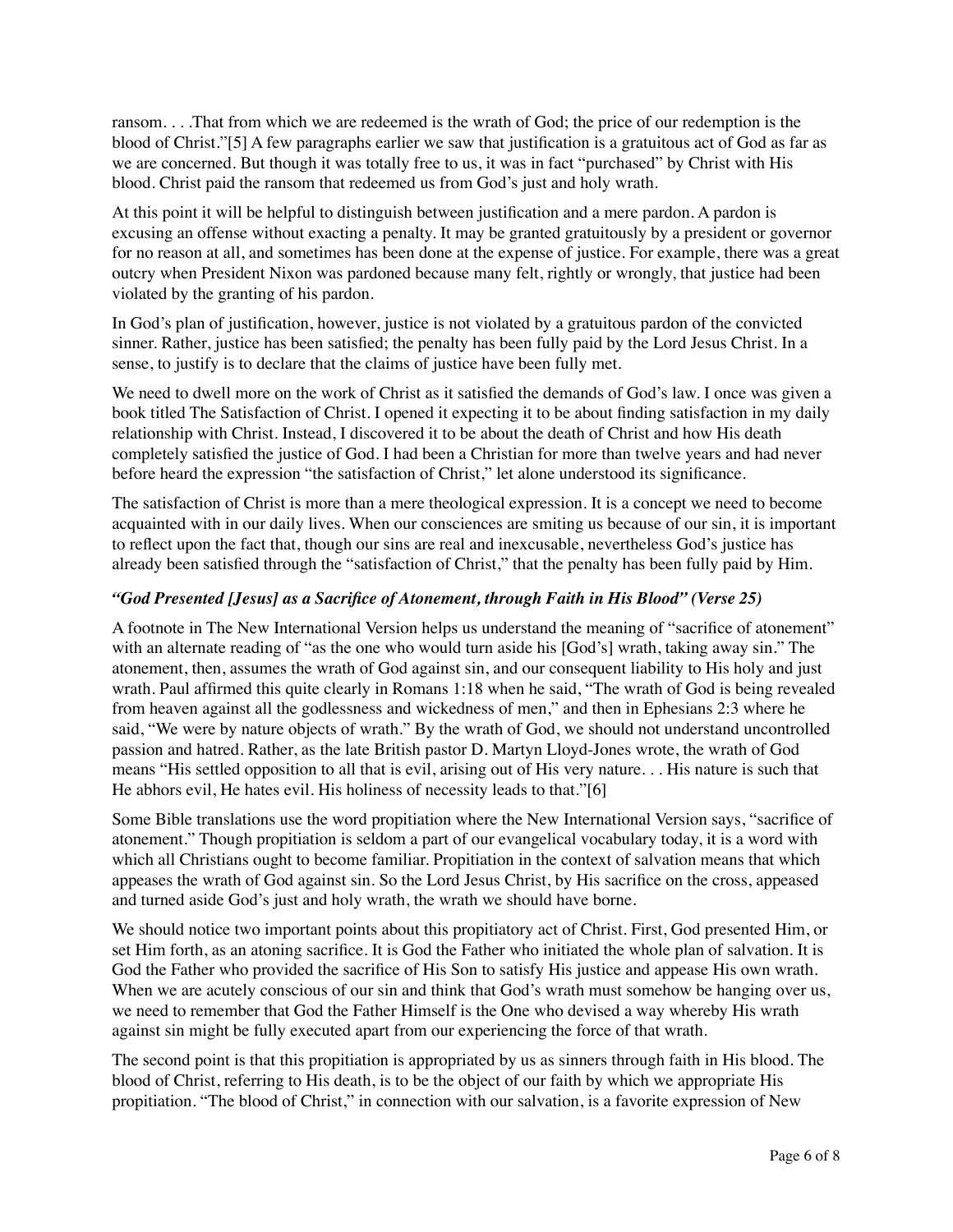Testament writers, occurring about thirty times. It is the blood of Christ that cleanses our consciences from the defilement of sin (Hebrews 9:14); it is the blood of Christ that purifies us from all sin (1 John 1:7); it is by the blood of Christ that we have confidence to enter into the Most Holy Place—the very presence of an infinitely holy God (Hebrews 10:10). It is the blood of Christ, according to the Romans passage we have been examining, that turns the holy and just wrath of God away from us.

Therefore, when we are smarting under the conviction of sin, when we realize we've failed God one more time, perhaps even in the same sin, we must resort to the cleansing blood of Jesus. As a well-known gospel hymn from the nineteenth century expressed it,

What can wash away my sin? Nothing but the blood of Jesus; What can make me whole again? Nothing but the blood of Jesus.[7]

It is not our contrition or sorrow for our sin, it is not our repentance, it is not even the passing of a certain number of hours during which we feel we are on some kind of probation that cleanses us. It is the blood of Christ, shed once for all on Calvary two thousand years ago but appropriated daily or even many times a day, that cleanses our consciences and gives us a renewed sense of peace with God.

# **PREACH THE GOSPEL TO YOURSELF**

This, then, is the gospel with which we need to become thoroughly familiar and that we need to preach to ourselves every day. Jesus, by His death and shed blood, completely satisfied the justice of God and the claims of His broken law. By His perfect obedience, He positively fulfilled the requirements of the law. Thus in both its precepts and penalty, the law of God in its most exacting requirements was fulfilled by Jesus. And He did this in our place as our representative and our substitute.

To preach the gospel to yourself, then, means that you continually face up to your own sinfulness and then flee to Jesus through faith in His shed blood and righteous life. It means that you appropriate, again by faith, the fact that Jesus fully satisfied the law of God, that He is your propitiation, and that God's holy wrath is no longer directed toward you.

To preach the gospel to yourself means that you take at face value the precious words of Romans 4:7-8: Blessed are they

whose transgressions are forgiven, whose sins are covered. Blessed is the man whose sin the Lord will never count against him.

It means that you believe on the testimony of God that "Therefore, there is now no condemnation for those who are in Christ Jesus" (Romans 8:1).

It means you believe that "Christ redeemed [you] from the curse of the law by becoming a curse for [you], for it is written: 'Cursed is everyone who is hung on a tree'" (Galatians 3:13). It means you believe He forgave you all your sins (Colossians 2:13) and now "[presents you] holy in his sight, without blemish and free from accusation" (Colossians 1:22).

Turning to the Old Testament, to preach the gospel to yourself means that you appropriate by faith the words of Isaiah 53:6:

We all, like sheep, have gone astray, each of us has turned to his own way; and the LORD has laid on him the iniquity of us all.